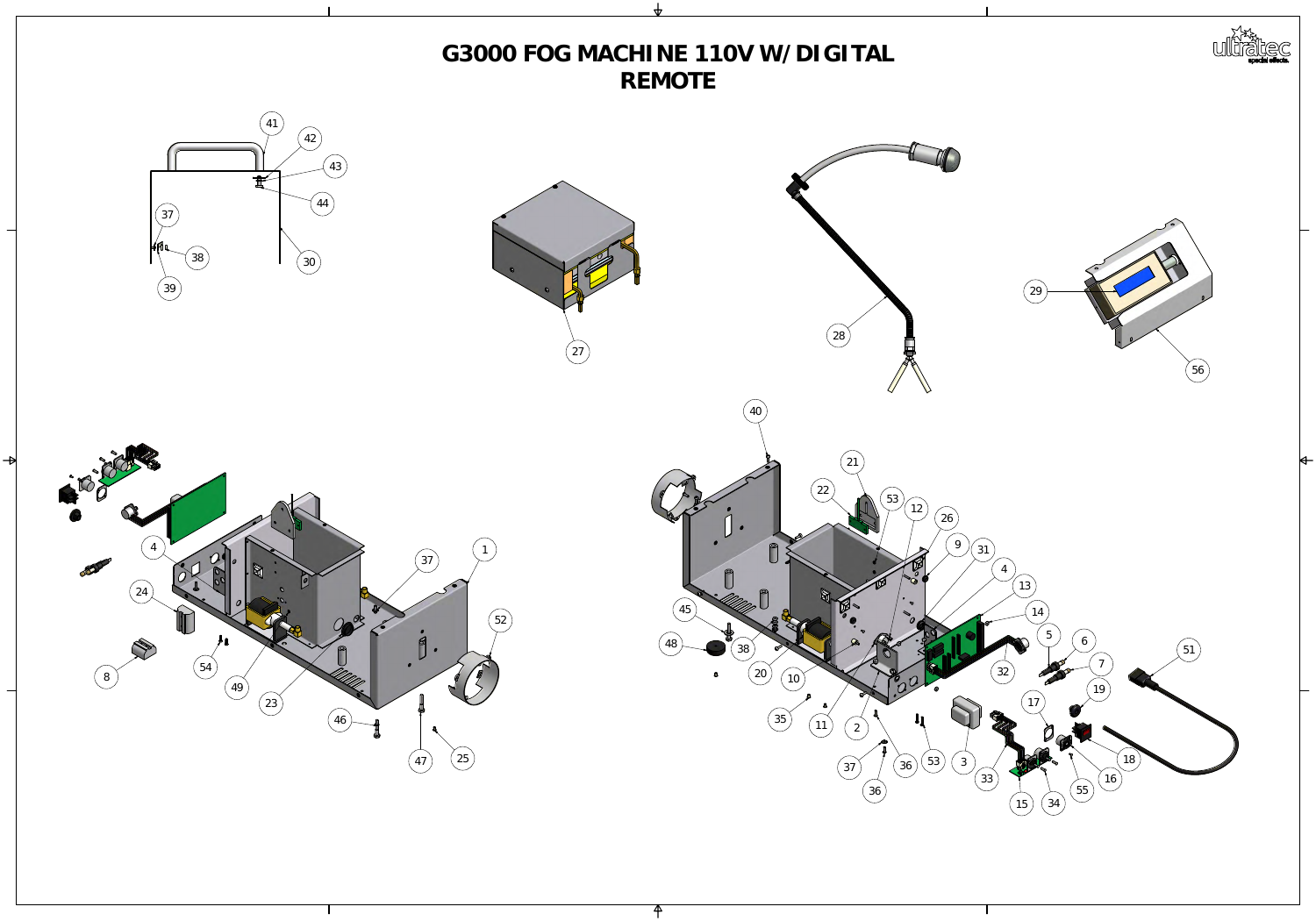|                       |                                  |                             | <b>NZ</b>                                                    |  |
|-----------------------|----------------------------------|-----------------------------|--------------------------------------------------------------|--|
|                       |                                  |                             | PARTS LIST                                                   |  |
| <b>ITEM</b>           | QIY                              | <b>SALES NUMBER</b>         | <b>DESCRIPTION</b>                                           |  |
|                       |                                  |                             | <b>G3000 HSSIS BASE</b>                                      |  |
| $\boldsymbol{z}$      |                                  | CNP 4262                    | G3000 TRANSFORMER BRACKET                                    |  |
|                       |                                  | CXP 4218                    | G3000TRANSFORMER 110V                                        |  |
| 3                     |                                  |                             |                                                              |  |
| $\overline{4}$        |                                  | <b>CYP 4228</b>             | G3000 TRANSFORMER 220V<br>G3000 FUSE HOLDER BRACKET          |  |
| 5                     | $\mathcal{Z}$                    |                             | TOUCH SAFE FUSE HOLDER                                       |  |
| 6                     |                                  | <b>CXP 2010</b>             | $\vert$ Q5AMPFUSE 1.25"                                      |  |
| $\boldsymbol{\gamma}$ |                                  | CXP 4222                    | G3000 FUSE $1/4$ X 1- $1/4$ 20 AMP                           |  |
| 8                     |                                  | CXP 4217                    | <b><i>SPOLE SPRING TERMINAL BLOCK</i></b>                    |  |
| 9                     | $\mathcal{Z}$                    | <b>CXP 1288</b>             | 1/4" HOLE GROMMET THIN                                       |  |
| 1 <sup>O</sup>        | $\mathbf 4$                      |                             | 3/8' STANDOFF                                                |  |
| 11                    |                                  | <b>CYP 2475</b>             | <b>HEATER TRIAC</b>                                          |  |
| 12                    | $\mathcal{Z}$                    |                             | #6X3⁄8BUTTITE SPACER G3000                                   |  |
| 13                    |                                  | CXP 4225                    | G3000MAINCONTROLBOARD                                        |  |
| 14                    | 8                                |                             | #6⁄32' LOCKNJT                                               |  |
| 15                    |                                  | CXP 4235                    | <b>G300DMXBOARD</b>                                          |  |
| 16                    |                                  | CXP 4197                    | GREYNEUTRIK MALE CHASSIS POWER OUT                           |  |
| 17                    |                                  |                             | <b>GREYNEUTRIK BLACK MOUNT PLATE</b>                         |  |
| 18                    |                                  | <b>COP 3040</b>             | <b>ILLUMINATED POWER SWITCH</b>                              |  |
| 19<br>$\infty$        | $\mathbf{2}$                     | CXP 4276<br>CXP4148         | G3000 "D" PLUG FOR 12 AWG CABLE<br><b>PUMP ASSEMBLY-11OV</b> |  |
| 21                    |                                  | CNP 4252                    | G3000 FLUID SENSOR HOLDER                                    |  |
| 22                    |                                  | CXP 4242                    | G3000 FLUID SENSOR                                           |  |
| 23                    | $\blacktriangleleft$             |                             | HOLE PLUG FOR INDUSTRIAL                                     |  |
| 24                    |                                  | CXP 4219                    | G3000 POWER BLOCK 4 POLE                                     |  |
| 25                    |                                  | <b>CYP 2075</b>             | <b>ALMINUMRIVETS - 3/16' X3/4"</b>                           |  |
| 26                    | 5                                |                             | STICK ONS WIRE HOLDER                                        |  |
| 27                    |                                  | CP4000                      | G3000 BLOCK 110V/220V REV. 1 BUB/CAPILLARY                   |  |
| 28                    |                                  |                             | <b>JUG HOSE ASSEMBLY</b>                                     |  |
| 29                    |                                  | GF3005                      | G3000 FOG MACHINE DIGITAL REMOTE ASSEMBLY                    |  |
| $\mathfrak{D}$        |                                  | CYP 4236                    | G3000 HASSIS LID                                             |  |
| 31                    |                                  |                             | 1/2'RUBBER GROMMET                                           |  |
| 32                    |                                  | <b>CYP 4233</b>             | G3000MAIN PCB WIRE HARNESS                                   |  |
| 33<br>34              |                                  | CNP 4234                    | G3000DWXPCBWIRE HARNESS<br>$\#4X1/Z'$ PANPHILIPS H-LOBO      |  |
| 35                    | $\overline{4}$<br>$\overline{4}$ |                             | 3/16X3/8' RIVET BO                                           |  |
| 36                    | 6                                |                             | #832X1/2PANBOLT                                              |  |
| 37                    | 5                                |                             | $ \# {\rm SSTAR}$ WASHER                                     |  |
| 38                    | 11                               |                             | 832STANDARD NJT                                              |  |
| $\mathfrak{B}$        |                                  | CXP 4257                    | G3000 FUSE CLIPS                                             |  |
| 40                    | 16                               | COP 4253                    | 1024 X 1/2' S.S. MACHINE SCREW BO                            |  |
| 41                    | $\mathcal{Z}$                    | <b>CYP 4238</b>             | G3000MACHNEHANDLE                                            |  |
| 42                    | $\mathbf 4$                      | CXP 1269                    | FLATWASHER - 5/16"                                           |  |
| 43                    | 4                                | CXP 4267                    | LOCKWASHER - 5/16"                                           |  |
| 44                    | $\overline{4}$                   | <b>CYP 4268</b>             | 5/16X3/4HEXBOLT                                              |  |
| 45                    | 3                                | COP 4255                    | LOCKWASHER-1/4"                                              |  |
| 46                    |                                  |                             | 1/4" EXTERNAL TOOTHLOOK WASHER                               |  |
| 47<br>48              | $\overline{4}$                   | CNP 4254<br><b>CYP 4223</b> | $1/4$ " X1- $1/2$ " BOLT (BLOCK)<br>RUBBER FEET G3000        |  |
| 49                    | $\mathbf 4$<br>$\mathcal{Z}$     |                             | #440X3⁄8' FLATHEADPHLSCREW                                   |  |
| 50                    | $\mathcal{Z}$                    | CXP 1296                    | #8⁄32' MIONLOCKNJT                                           |  |
| 51                    |                                  | CVP6000                     | 12/3 POWER CABLE                                             |  |
| 52                    |                                  | CYP 1046                    | <b>SHOW FOGGER HOSE ADAPTOR - 4"</b>                         |  |
| 53                    | 4                                |                             | #632X34" PANPHLSCREW BO                                      |  |
| 54                    | $\mathcal{Z}$                    |                             | $\#G$ 32 $X$ 1/2' BO                                         |  |
| 55                    | <b>1O</b>                        |                             | $1/8X1/2$ " RIVET BO                                         |  |
| 56                    |                                  | COP 4249                    | G3000 REMOTE DOCK CHASSIS                                    |  |

 $\blacksquare$ 



# **REMOTE**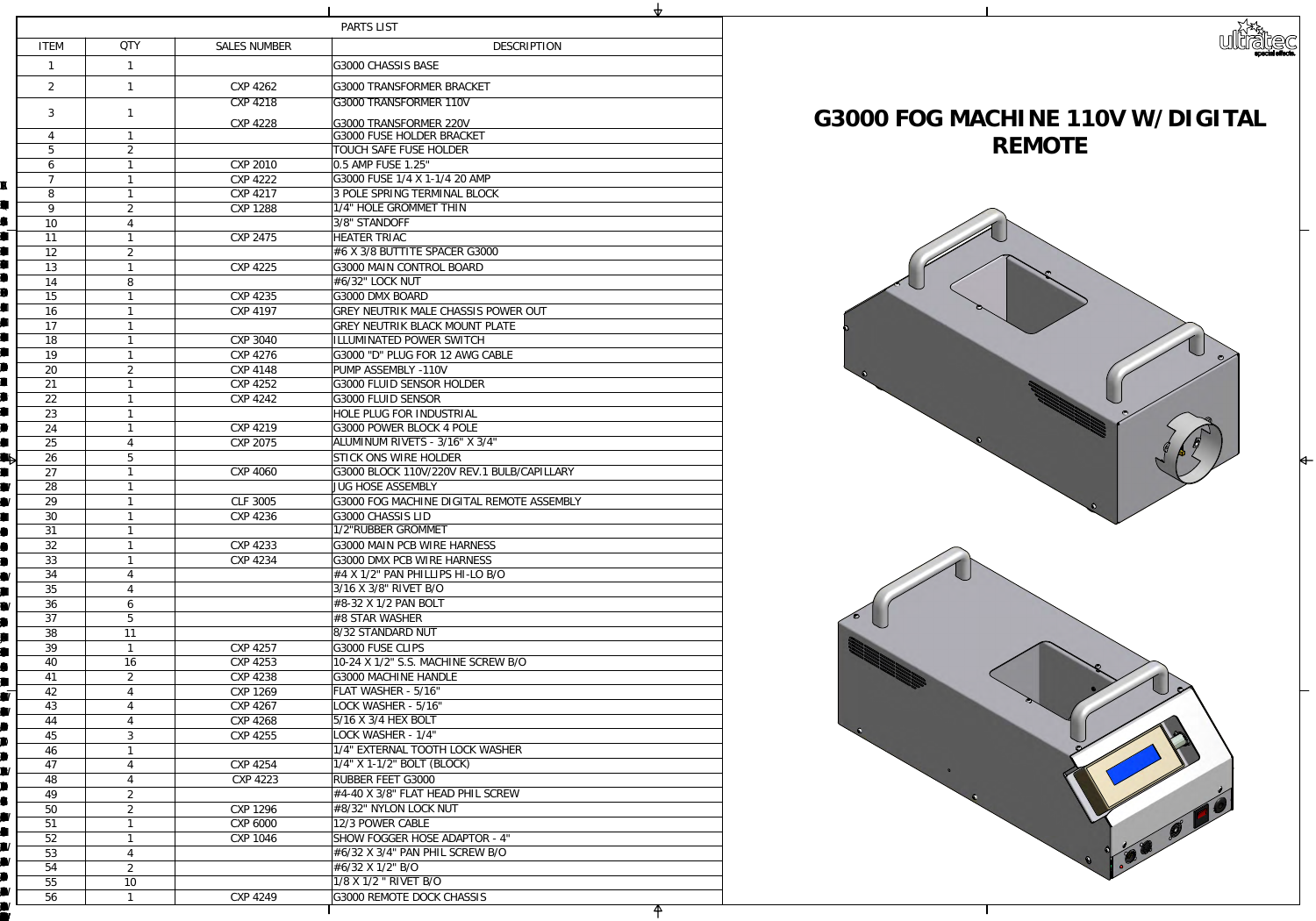|                       |                               |                     | PARTS LIST                       |                  |                  |
|-----------------------|-------------------------------|---------------------|----------------------------------|------------------|------------------|
| <b>ITEM</b>           | QIY                           | <b>SALES NUMBER</b> | <b>DESCRIPTION</b>               |                  |                  |
|                       |                               |                     |                                  | <b>ITEM</b>      | $Q\Gamma$        |
|                       |                               | CYP 4243            | G3001/4X1/4HASTICWSE             |                  |                  |
| $\boldsymbol{z}$      | 2500LF (Linear Foot)          |                     |                                  |                  | 1.524            |
|                       | Q762M                         | <b>CYP 2476</b>     | 1/4" SILICONE TUBE LF            |                  | 5000LF (Lin      |
| 3                     |                               |                     |                                  |                  |                  |
|                       |                               | CYP4246             | G3000 BLACK HOSE END STRAIGHT    | $\boldsymbol{z}$ | $\mathbf{I}$     |
| $\overline{4}$        | $\mathcal{Z}$                 |                     |                                  |                  |                  |
|                       |                               | COP 4259            | <b>PLASTICNUT</b>                |                  |                  |
| $\overline{5}$        | Q500M                         |                     |                                  | 3                | $\boldsymbol{z}$ |
|                       | 1.6404 LF (Linear Foot)       | CYP 4245            | G3000 BLACK HOSE COVER LF        |                  |                  |
| 6                     |                               |                     |                                  |                  |                  |
| $\boldsymbol{\gamma}$ |                               | CNP 4247            | G3000BLACKHOSE 90* ANGLEHOSE END | $\overline{4}$   |                  |
|                       |                               |                     |                                  |                  |                  |
| 8                     |                               |                     | $JUG$ CAPS WHTE (2LT /4LT)       |                  |                  |
|                       | 2500LF (Linear Foot)<br>Q762M |                     | SILICONE HOSE 3/16 X3/8 HOSE     | 5                |                  |
| $\Theta$              |                               |                     |                                  |                  |                  |
|                       |                               | CP4290              | INDUSTRIAL FILTER CHECK VALVE    |                  |                  |
|                       |                               |                     |                                  |                  |                  |



|                  |                                | PARTS LIST           |                               |
|------------------|--------------------------------|----------------------|-------------------------------|
| ITEM             | QIY                            | <b>SALES NUMBERS</b> | <b>DESCRIPTION</b>            |
|                  | 1.524M<br>5000LF (Linear Foot) | <b>CXP 1216</b>      | 1/4IDBLACKPCINDLSTRIALHOSE    |
| $\boldsymbol{z}$ |                                | CP200                | 5/8S.S. INDUSTRIAL HOSE CLAMP |
| 3                | $\boldsymbol{z}$               | <b>CXP 1221</b>      | 3/4" PLASTIC STRAIN RELIEF    |
| $\overline{4}$   |                                |                      | JUG CAPWHTE (2LT / 4LT)       |
| $\overline{5}$   |                                | <b>CXP 4290</b>      | INDUSTRIAL FILTER CHECK VALVE |
|                  |                                |                      |                               |





### **INDUSTRIALHOSEASSEMBLY**